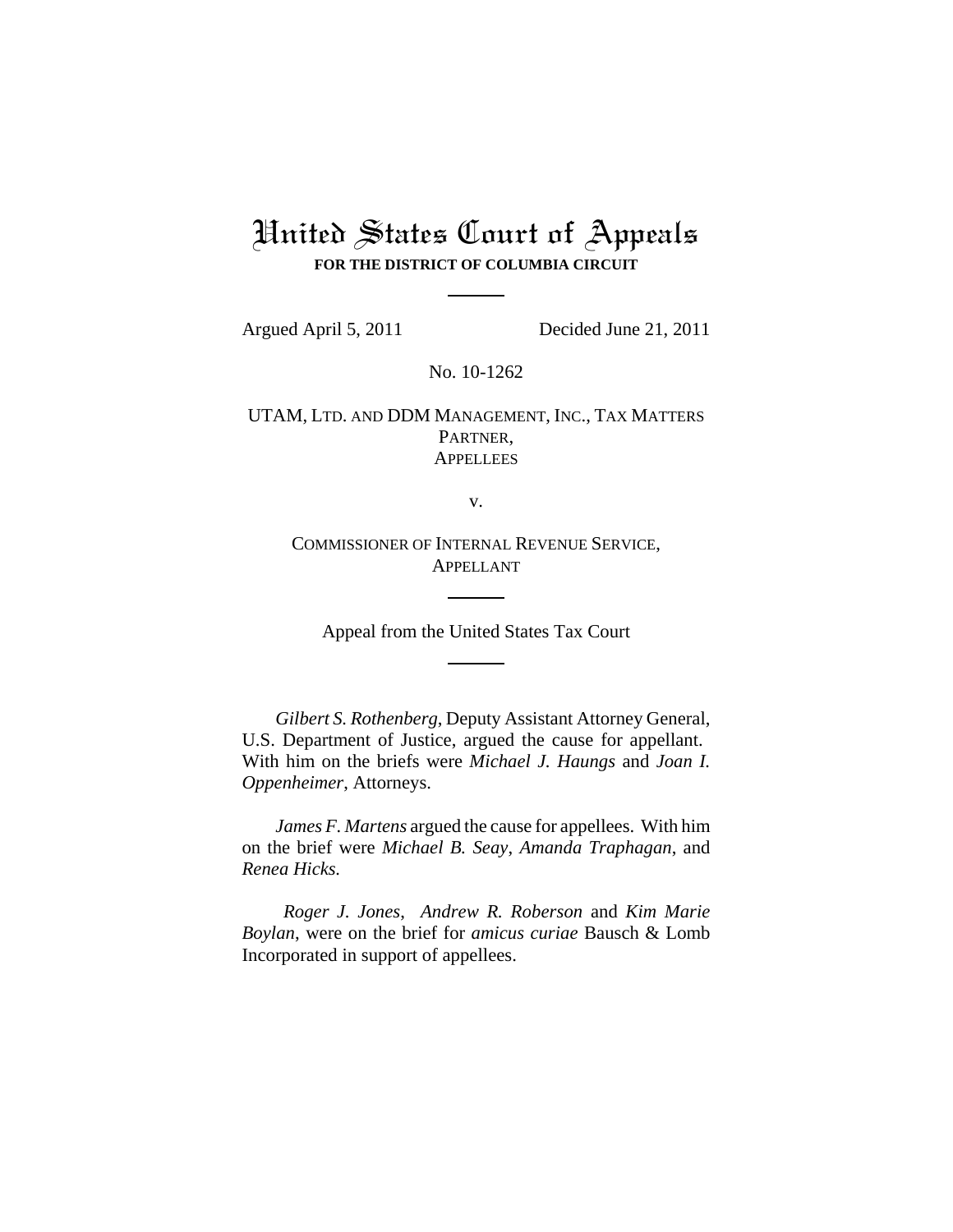Before: SENTELLE, *Chief Judge*, TATEL, *Circuit Judge*, and RANDOLPH, *Senior Circuit Judge*.

Opinion for the Court filed by *Senior Circuit Judge* RANDOLPH.

RANDOLPH, *Senior Circuit Judge*: This appeal presents two broad issues. The first is whether an understatement of income can trigger the six-year, extended tax assessment period under § 6501(e)(i)(A) of the Internal Revenue Code (26 U.S.C.) when the understatement results from an overstatement of basis in sold property. The second is whether the mailing of a notice of final partnership administrative adjustment by the IRS tolls an individual partner's limitation period under I.R.C. § 6501. In a companion case, we have resolved the first issue in favor of the IRS. *See Intermountain Ins. Serv. of Vail, LLC v. Comm'r*, No. 10-1204 (D.C. Cir. June 21, 2011). We write separately to address the second.

The issues arise from the following facts.David Morgan formed an insurance business under the name "Success Life." He later merged Success Life into UTA Management, an S corporation he solely owned. (Under the Code, the income and losses of an S corporation are passed through to its shareholders for federal tax purposes.) In 1999, Morgan caused UTA Management's assets to be contributed to UTAM, a newly formed limited partnership. UTA Management owned a ninety-nine percent partnership interest in UTAM. DDM Management, a separate S corporation owned by Morgan and members of his family, held the remaining one percent.Morgan later agreed to sell the partnership interests of UTA Management and DDM to an unrelated insurance company.

Before the sale, Morgan entered into a series of transactions that had the effect of inflating UTA Management's "outside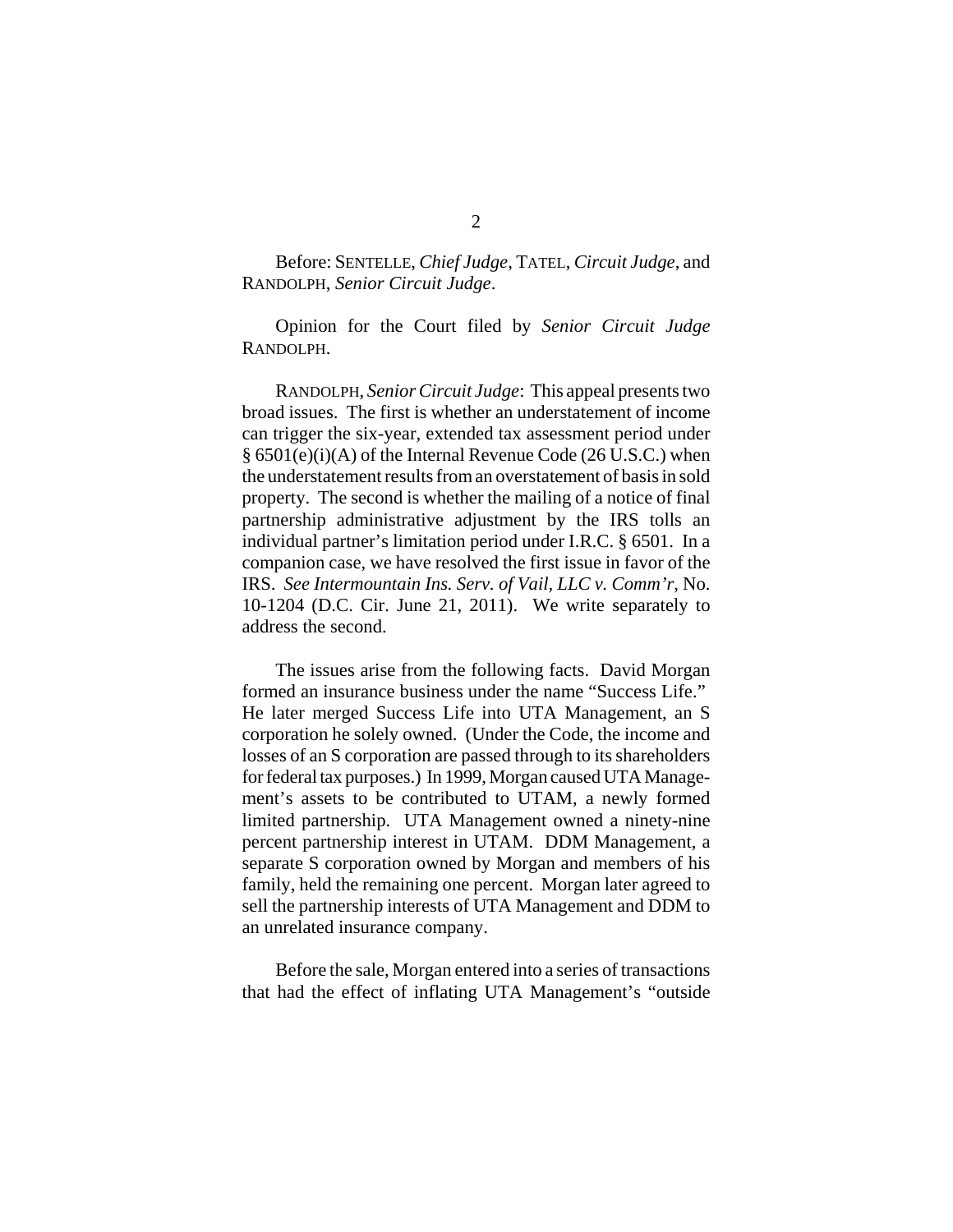basis" in the UTAM partnership. A partner's outside basis is the value assigned to the partner's investment in his partnership interest. *See Am. Boat Co. v. United States*, 583 F.3d 471, 474 n.1 (7th Cir. 2009). When a partner sells his partnership interest, the basis is subtracted from the sale price to calculate the partner's capital gain or loss from the sale. *See* I.R.C.  $\S\S 61(a)(3)$ , 1001(a). The higher a partner's basis, the lower the income resulting from the sale of the partnership for federal tax purposes.

To increase UTA Management's outside basis in the partnership, Morgan sold short U.S. Treasury notes with a face value of \$38 million, receiving cash proceeds of just under that amount. In a short-sale transaction, borrowed property is sold, with the seller incurring an obligation to later buy an equivalent amount of that property and thus "close" the sale. *See generally Zlotnick v. TIE Commc'ns*, 836 F.2d 818, 820 (3d Cir. 1988). Morgan transferred the proceeds received from the short sale, along with the obligation to close the sale, to UTA Management, which then transferred them to UTAM. By doing so, Morgan raised UTA Management's outside basis in the partnership by nearly \$38 million—the amount of the sale proceeds—without accounting for the corresponding obligation to buy.<sup>1</sup> UTAM later closed the sale by buying Treasury notes for slightly more than \$38 million, resulting in an overall loss to UTAM from the transaction.

The sale of UTAM closed on October 19, 1999. Morgan elected to have the stock sale treated as the sale of UTA Management's assets for income tax purposes. The tax consequences of

<sup>&</sup>lt;sup>1</sup> In 2000, the IRS clarified that such transactions—known popularly as "Son of BOSS" tax shelters—were abusive when used to generate artificial losses for tax purposes. *See* I.R.S. Notice 2000–44, 2000–2 C.B. 255.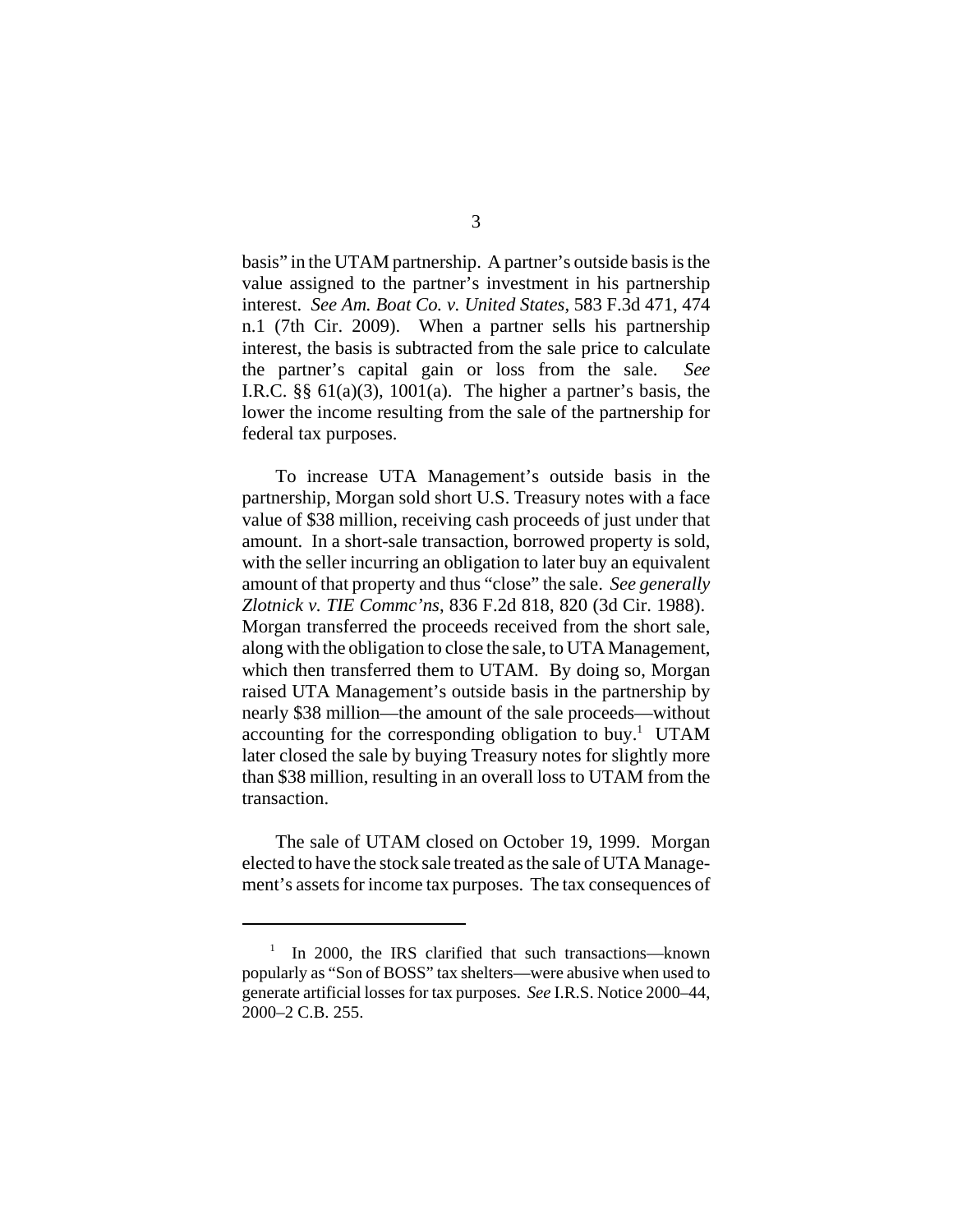the sale were reflected on UTA Management's 1999 return, filed on August 15, 2000. Because the short-sale transactions raised UTA Management's outside basis in the partnership to more than \$41 million, UTA Management claimed an overall loss of approximately \$13 million. This number was derived by subtracting UTA Management's outside basis from the \$28 million received for its interest. Without the basis increase resulting from the short-sale transactions, UTA Management would have realized a capital gain of approximately \$25 million. Morgan filed his 1999 individual return on October 16, 2000. On that return he reported the flow through loss from the sale.

On October 13, 2006—more than six years after the filing of UTAM's 1999 partnership return but less than six years from the filing of Morgan's 1999 individual return—the IRS mailed a notice of final partnership administrative adjustment to DDM Management (UTAM's "tax matters" partner) pertaining to UTAM's 1999 tax year. In the notice, the IRS adjusted the firm's outside partnership basis to zero. The IRS explained that the short-sale transactions "lacked economic substance, and, in fact and substance, constitute[d] an economic sham for federal income tax purposes." It determined that UTA Management should have reduced its outside basis to account for the offsetting obligations that were transferred to UTAM along with the short-sale proceeds. And it found that UTAM was itself a sham, existing solely for tax avoidance purposes.

DDM Management filed a timely petition for readjustment of partnership items with the Tax Court. *See* I.R.C. § 6226(a). DDM and UTAM argued, among other things, that the IRS's adjustments were barred by the general three-year limitation period for tax assessments in I.R.C.  $\S 6501(a)$ .<sup>2</sup> The Tax Court

<sup>&</sup>lt;sup>2</sup> That section states, in relevant part: "Except as otherwise provided in this section, the amount of any tax imposed by this title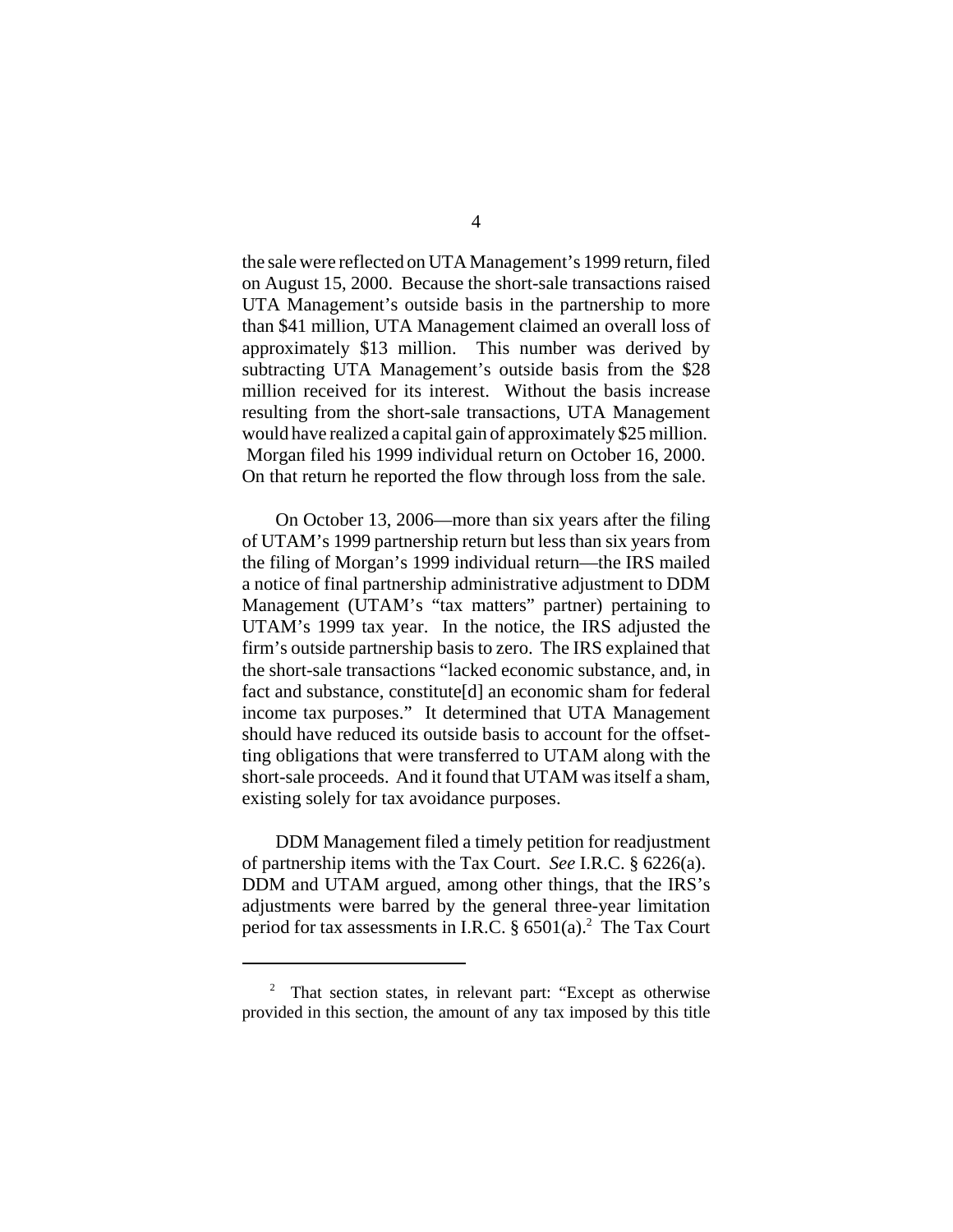agreed, relying on *Colony, Inc. v. Commissioner*, 357 U.S. 28 (1958). That case, interpreting a predecessor provision to § 6501, held that the extended assessment period that applies when "the taxpayer omits from gross income an amount properly includible therein which is in excess of 25 percent of the amount of gross income stated in the return" is not triggered by an understatement of income resulting from an overstatement of basis in sold property.3 *Id.* at 36-38.

(e) Substantial omission of items

Except as otherwise provided in subsection (c)—

(1) Income taxes.—In the case of any tax imposed by subtitle  $A-$ 

(A) General Rule.—If the taxpayer omits from gross income an amount properly includible therein which is in excess of 25 percent of the amount of gross income stated in the return, the tax may be assessed, or a proceeding in court for the collection of such tax may be begun without assessment, at any time within 6 years after the return was filed. For purposes of this subparagraph—

(i) In the case of a trade or business, the term "gross income" means the total of the amounts received or accrued from the sale of goods or services (if such amounts are required to be shown on the return) prior to the diminution by the cost of such sales or services; and (ii) In determining the amount omitted from gross income, there shall not be taken into account any amount which is omitted from gross income stated in the return if such amount is disclosed in the return, or in a statement

shall be assessed within 3 years after the return was filed (whether or not such return was filed on or after the date prescribed) . . .." I.R.C.  $§ 6501(a).$ 

<sup>&</sup>lt;sup>3</sup> The extended six-year assessment period is currently located at I.R.C. §  $6501(e)(1)(A)$ . The version of §  $6501(e)(1)(A)$  applicable in 1999, the tax year in question, read: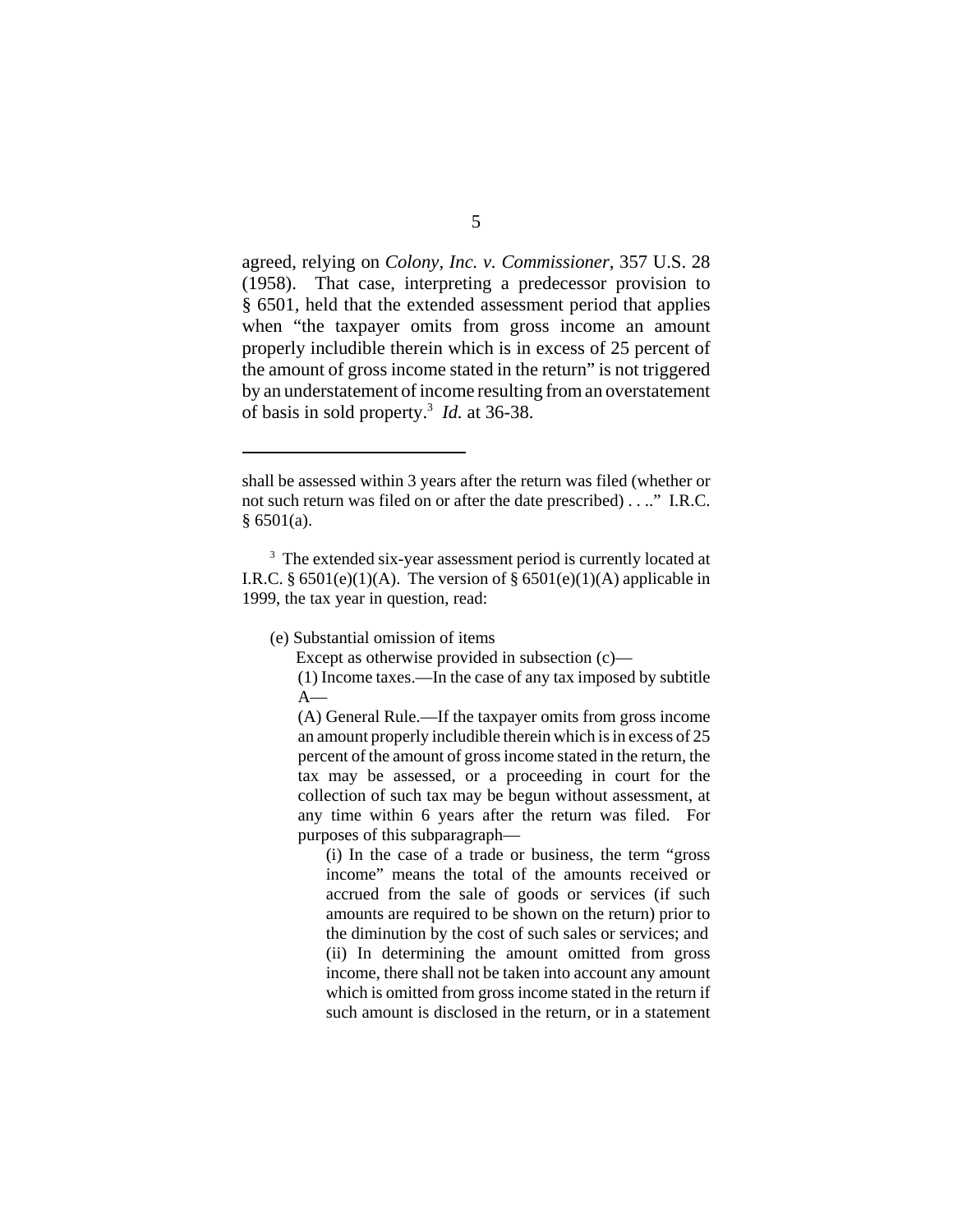For the reasons stated in *Intermountain Insurance Service of Vail, LLC v. Commissioner*, No. 10-1204 (D.C. Cir. June 21, 2011), we disagree with the Tax Court and hold that the six-year limitations period applies with regard to Morgan's 1999 return.<sup>4</sup> This, however, does not end the case. UTAM has other defenses the Tax Court did not reach, defenses that raise issues not presented in *Intermountain*. For several reasons, UTAM claims that the mailing of the notice of final partnership administrative adjustment (usually known simply as an "FPAA") to DDM Management did not toll the running of Morgan's § 6501 limitations period. In other words, even though the FPAA came less than six years after Morgan filed his 1999 return, the limitations period expired during the proceedings that followed.

To evaluate UTAM's claims it is necessary to understand how the Tax Equity and Fiscal Responsibility Act of 1982, Pub. L. No. 97-248, 96 Stat. 324 (codified as amended at I.R.C. §§ 6221-6232), deals with partnerships. An important point is that partnerships do not pay taxes; only individual partners do. Even so, partnerships must file annual informational returns. *See Petaluma FX Partners, LLC v. Comm'r*, 591 F.3d 649, 650 (D.C. Cir. 2010). When the IRS disagrees with how a partnership return has reported a "partnership item,"5 it mails a notice

I.R.C. § 6501(e)(1)(A) (2000).

<sup>4</sup> We express no view on the question whether the nature and amount of Morgan's income was adequately disclosed within the meaning of I.R.C.  $\S 6501(e)(1)(A)(ii)$ . This issue remains open to the Tax Court on remand.

<sup>5</sup> A partnership item is "any item required to be taken into account for the partnership's taxable year under any provision of subtitle A to

attached to the return, in a manner adequate to apprise the Secretary of the nature and amount of such item.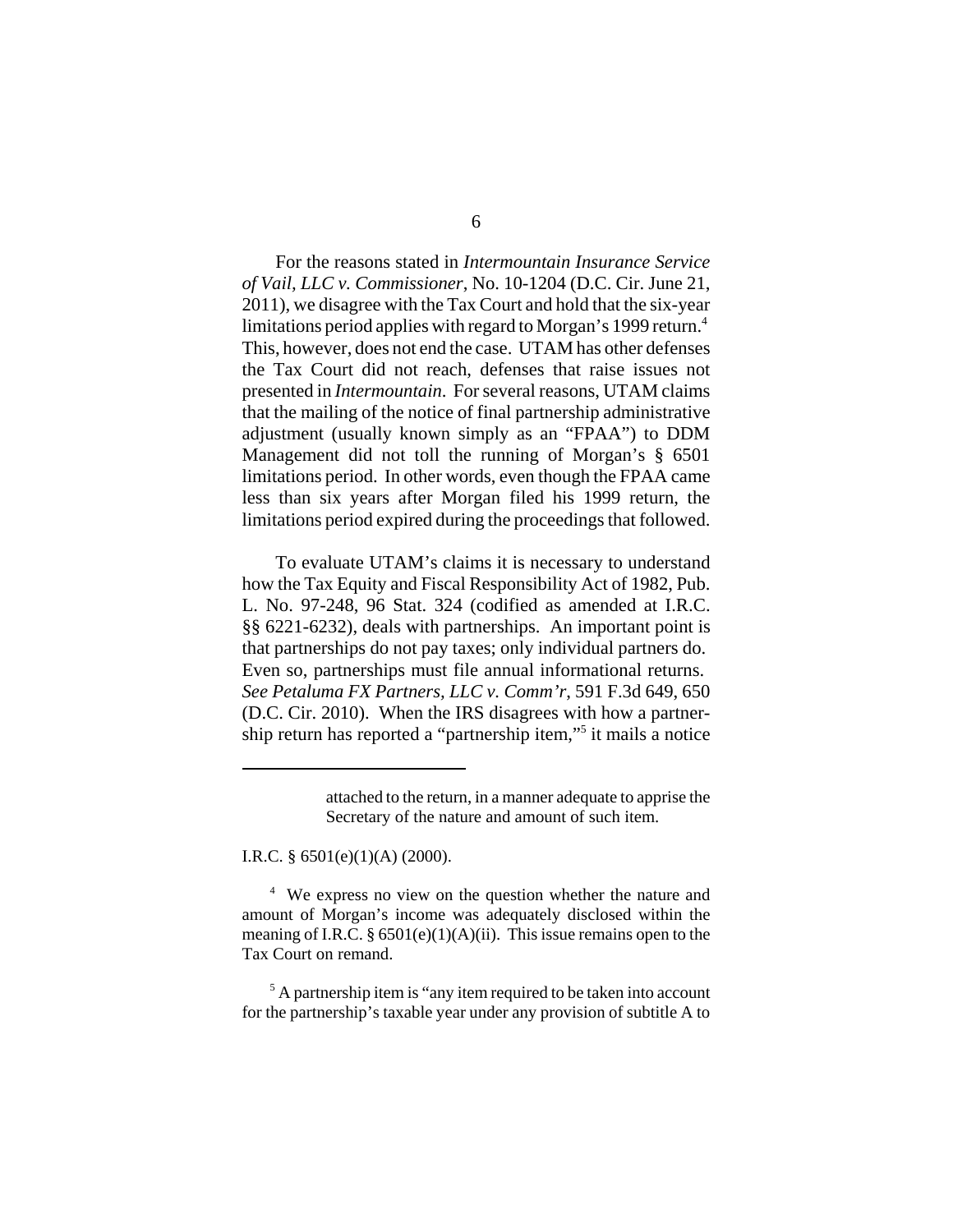of final partnership administrative adjustment to the partners. *See* I.R.C. § 6223(a); *Petaluma FX Partners*, 591 F.3d at 651. If the partnership's "tax matters partner" wishes to contest an adjustment, he may file a petition for readjustment within ninety days. I.R.C. § 6226(a). The petition initiates a court proceeding to determine all partnership items addressed in the FPAA. *See id.* § 6226(f). Only after this proceeding may the IRS assess any resulting tax against the individual partners. *Id.* § 6225(a).

There is no separate limitations period for the mailing of the notice of final partnership administrative adjustment. But the notice would have no point if the IRS sent it after all of the individual partners' assessment periods had expired for taxes reflected in the adjustment. *See Rhone-Poulenc Surfactants & Specialities, L.P. v. Comm'r*, 114 T.C. 533, 534-35 (2000). The Tax Equity and Fiscal Responsibility Act therefore contains a special provision for calculating a partner's assessment period with respect to tax attributable to partnership items and "affected" items.<sup>6</sup> Normally an individual's assessment period is calculated from the date on which he filed his *personal* return. *See* I.R.C. § 6501(a). But § 6229(a) of the Internal Revenue Code provides that "the period for assessing any tax imposed by subtitle A with respect to any person which is attributable to any partnership item (or affected item) for a partnership taxable year shall not expire" before the later of the filing of the *partnership* return or the last day for filing such a return, plus three years. Subsection  $6229(c)(2)$  extends this three-year assessment window to six years after the filing of the partnership return

the extent regulations prescribed by the Secretary provide that, for purposes of this subtitle, such item is more appropriately determined at the partnership level than at the partner level." I.R.C.  $\S 6231(a)(3)$ .

<sup>&</sup>lt;sup>6</sup> An affected item is "any item to the extent such item is affected by a partnership item." I.R.C.  $\S$  6231(a)(5).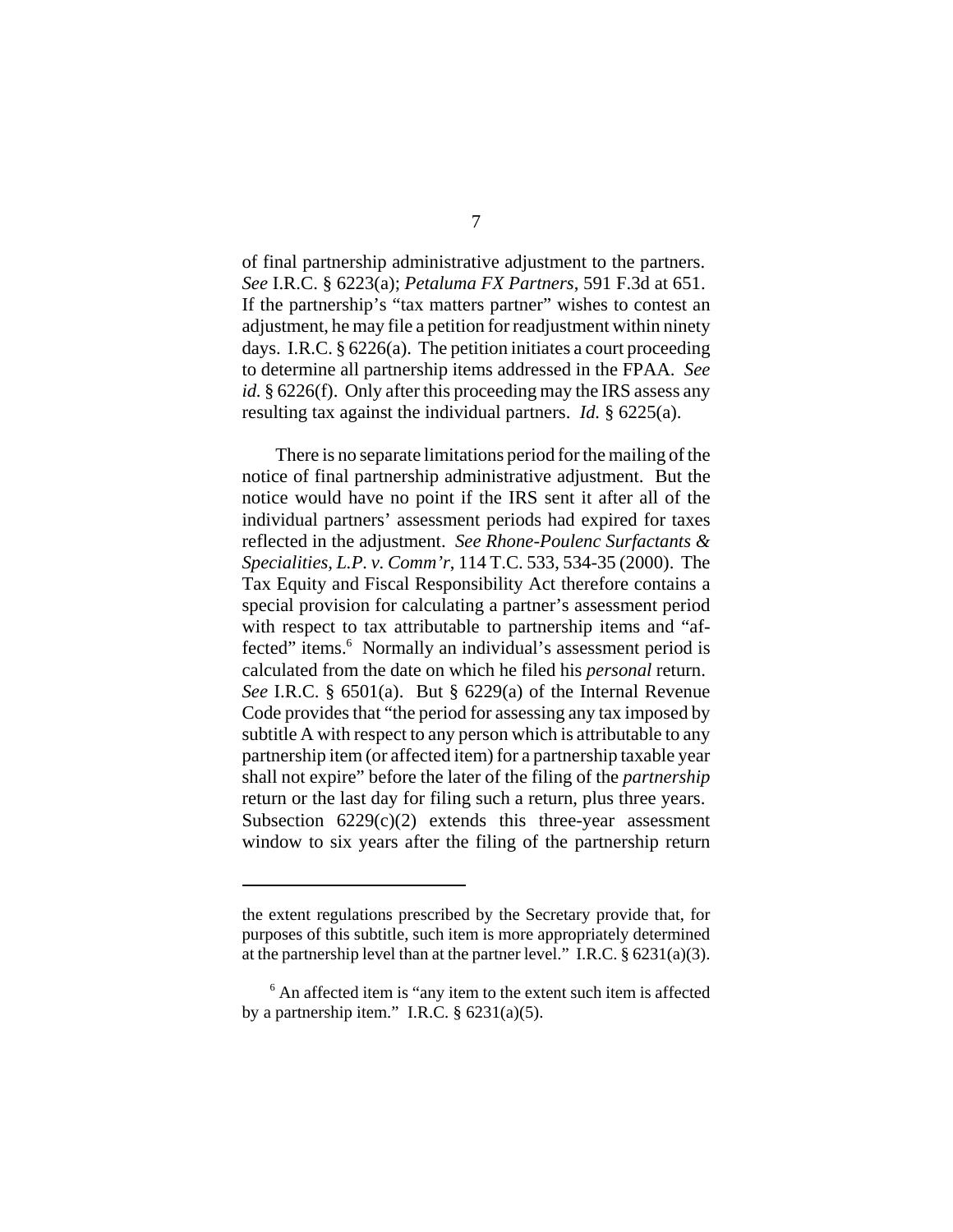when there is a substantial omission of income on the partnership return. *Id.* § 6229(c). These provisions have the effect of extending an individual partner's assessment period whenever the partnership return is filed after that individual's personal return.

The provision with which we are concerned— § 6229(d)—states that "[i]f notice of a final partnership administrative adjustment with respect to any taxable year is mailed to the tax matters partner, the running of the period specified in [I.R.C.  $\S 6229(a)$ ] ... shall be suspended" for the pendency of any proceeding initiated under § 6226 and for one year thereafter. *Id.* § 6229(d). UTAM argues that the "period specified" in § 6229(a) refers only to the assessment period specific to partnership (and affected) items. Under the parties' stipulations, this period expired before the IRS mailed the notice of final partnership administrative adjustment. Thus, UTAM argues, there was nothing for § 6229(d) to suspend.

Although the Tax Court did not reach the issue, that court's *en banc* opinion in *Rhone-Poulenc*, 114 T.C. 533, determined that § 6229(d) suspends the running of an individual partner's § 6501 limitations period when that period is open on the date the IRS mailed the FPAA. A remand on this particular issue would therefore serve no useful purpose. The Tax Court has already stated its position, a position with which we agree for the reasons that follow.

The only period "specified" in  $\S$  6229(a) is "the period for assessing any tax imposed by subtitle A with respect to any person which is attributable to any partnership item (or affected item) for a partnership taxable year . . .." Since partnerships are not taxed, we take this language to refer to a partner's generally applicable assessment period as provided in § 6501. *See Andantech, L.L.C. v. Comm'r*, 331 F.3d 972, 976-77 (D.C. Cir.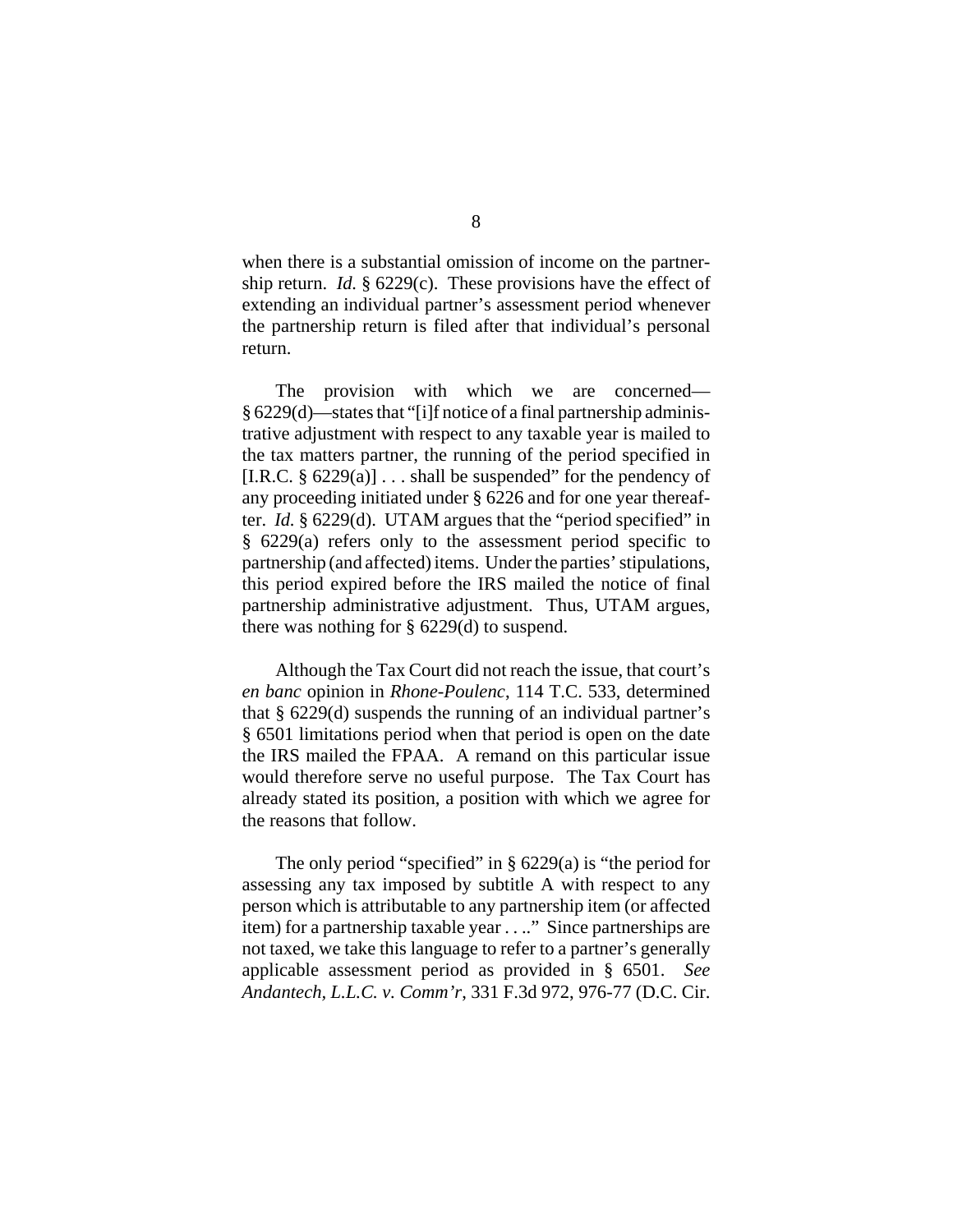2003). In Morgan's case, that period is, as we have said, six years. By the time of the FPAA, the period provided by § 6229 had passed, but the six-year period under § 6501 applicable to Morgan's individual return was still running.

Logic does not give starting points. Binding opinions of this court do. Our decision in *Andantech* is such a starting point. We there decided that  $\S 6229(a)$  does not provide the maximum period for assessments, even with respect to partnership items. That, we said, is the function of § 6501, which is why the period set forth there is a "limitation." Section 6229(a), on the other hand, is something else again; rather than a limitation, it is a *minimum* period for the IRS to take action. *Andantech*, 331 F.3d at 976-77. Put differently, § 6229(a) tells us that the IRS has at least this much time to proceed—but that tells us nothing about how much beyond this time the IRS has. Yet if we were to accept UTAM's position that the FPAA cannot toll individual partners' § 6501 periods after the § 6229(a) minimum period passes, we would be converting the minimum period in many cases into a limitation period, in contravention of the premise of *Andantech*. We therefore hold that the assessment period suspended pursuant to § 6229(d) is the partner's open assessment period under § 6501.<sup>7</sup>

<sup>&</sup>lt;sup>7</sup> UTAM argues that even if  $\S$  6229(d) can be used to toll a partner's open § 6501 period, it did not do so here because the FPAA adjusted only nonpartnership items and was therefore invalid. UTAM's argument rests on certain stipulations the parties made in the Tax Court for purposes of litigating the statute of limitations issue. But it was not until this appeal that UTAM linked the issue of the FPAA's validity with the statute of limitations issue. The stipulations do not bind the IRS with respect to the underlying issue of the FPAA's validity. We therefore have no reason to decide whether an invalid notice of final partnership administration adjustment may toll the statutory assessment period.